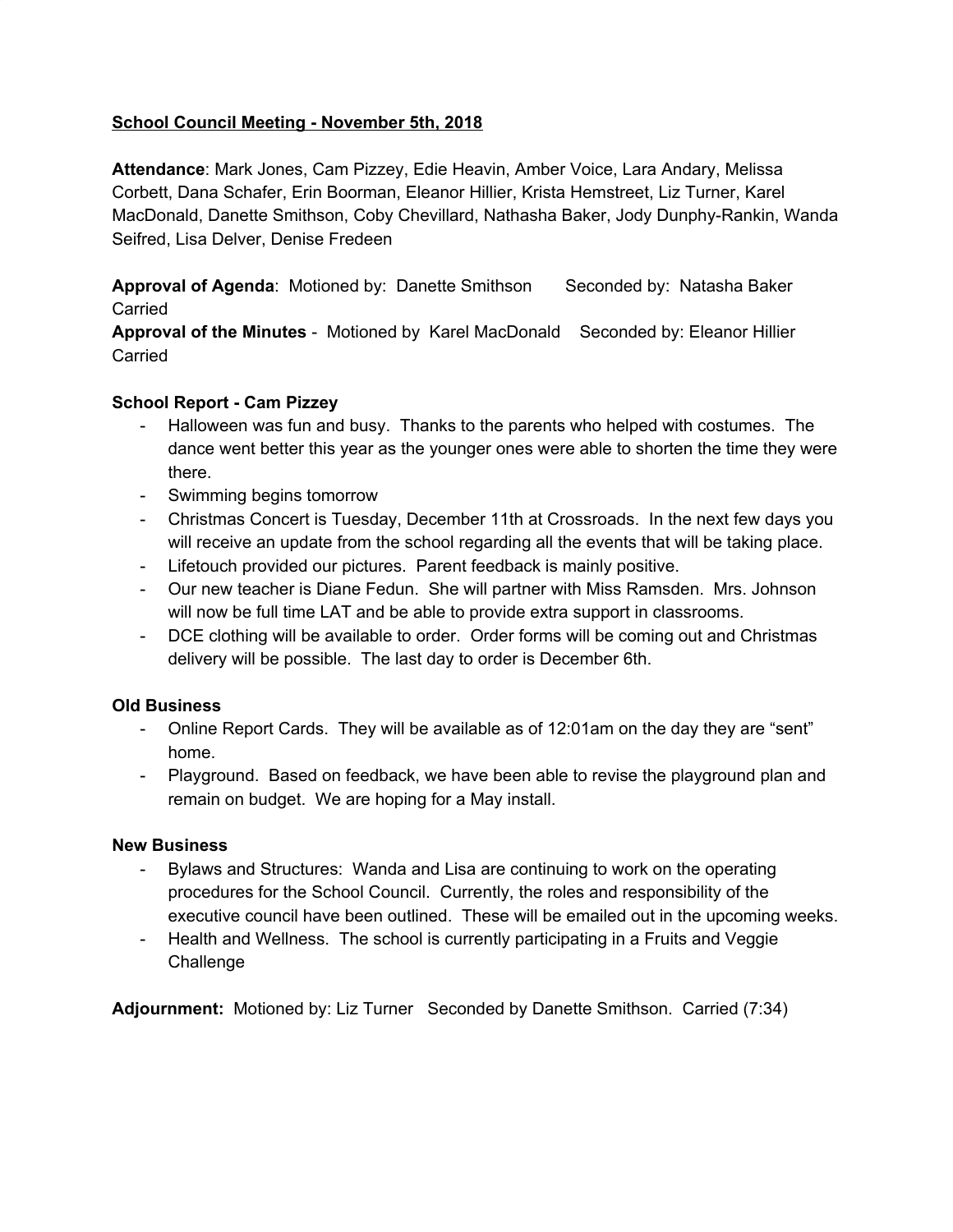# **Parents for Don Campbell - November 5th, 2018**

**Attendance**: Mark Jones, Cam Pizzey, Edie Heavin, Amber Voice, Lara Andary, Melissa Corbett, Dana Schafer, Erin Boorman, Eleanor Hillier, Krista Hemstreet, Liz Turner, Karel MacDonald, Danette Smithson, Coby Chevillard, Nathasha Baker, Jody Dunphy-Rankin, Wanda Seifred, Lisa Delver, Denise Fredeen

**Approval of Agenda: Motioned by: Danette Smithson Seconded by: Natasha Baker** Carried

**Approval of Minutes:** D. Schafer, Seconded by: K. MacDonald. Carried

## **Treasurer's Report**

- Proposed Budget:

| <b>School Council Budget</b>        |       |
|-------------------------------------|-------|
| Bus and Venue for Christmas Concert | 3500  |
| Benevolence Fund                    | 1000  |
| Insurance                           | 1000  |
| Supplies for family events          | 1000  |
| <b>Teacher Wish List</b>            | 3200  |
| <b>Staff Appreciation</b>           | 1000  |
| <b>Conference Fees</b>              | 400   |
| total                               | 11100 |

Motion to approve budget: Mark Jones, Seconded by E. Hillier. Carried

#### **Committee Report**

- Hot Lunch. The committee would like buy some extra lunches from the Benevolence Fund to give students who do not normally have the opportunity to order.
- Movie Night. Entry will be free. Popcorn and water for \$2. Motioned by: L. Turner, seconded by D. Schafer. Carrie
- Raffle. We will need to submit an application for a gaming license. Moved by N. Baker, Seconded by N. Baker. Carried.
	- The raffle budget is as follows: